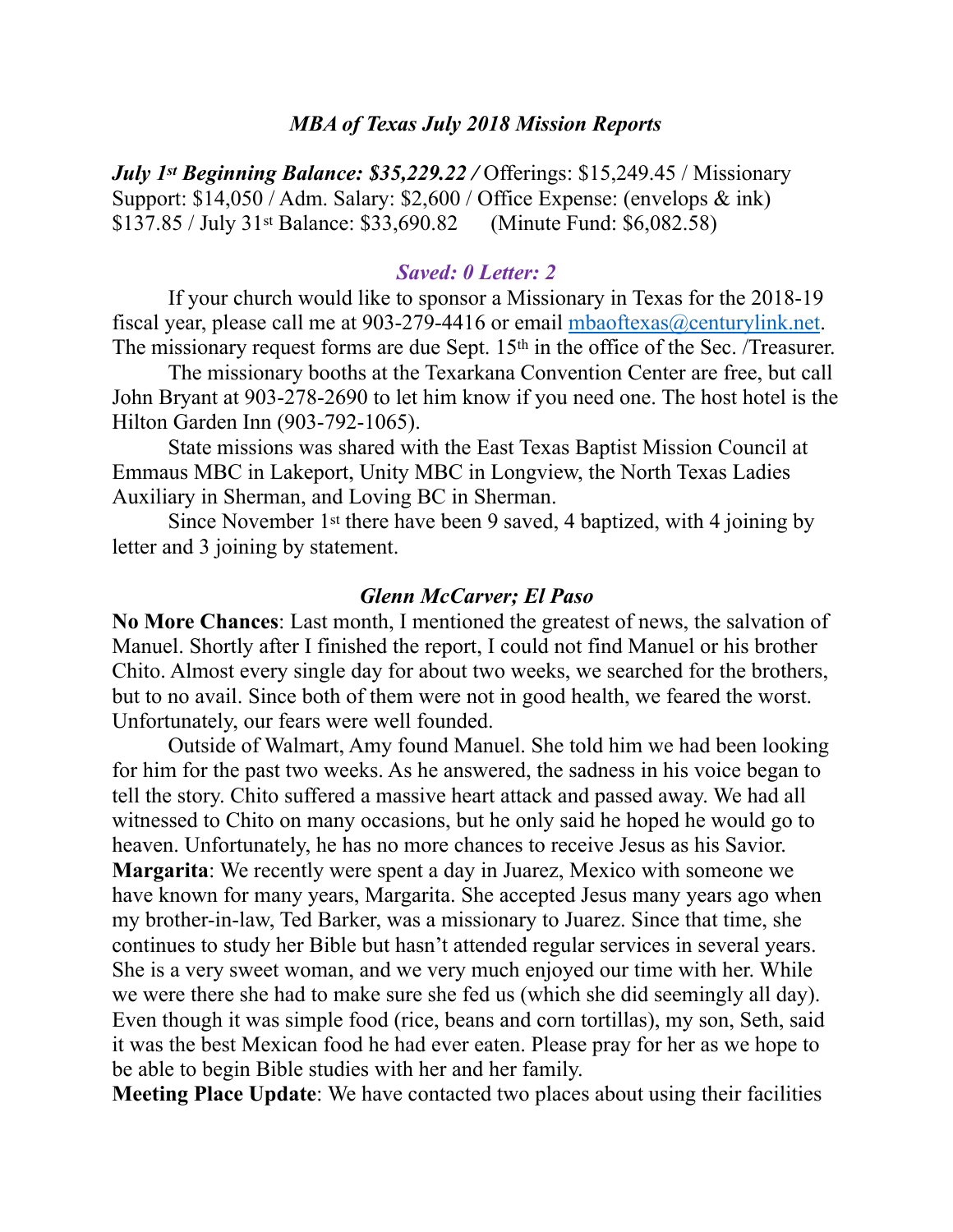for a meeting place. One was advertised as ready for a church to begin services! Please pray as God leads us in the direction He would have us to go.

# *Victor Rice- Shiloh MBC- San Antonio*

 We thank all the ABA of Texas Churches that support us in prayer and funding. The Lord blessed us greatly this month as we were asked by another church to help spiritually with a daughter who relocated to San Antonio and is a disabled veteran with a child who received 2nd and 3rd degree burns. All three of her children have been removed from her by CPS. We have been at the hospital with her at her son's bedside, brought food, and prayer. Keep Rachael in prayer as we pray and be her support through our Lord and Savior. We also have a young lady with two children that has relocated to San Antonio who was beaten and abused. We praise God she has been attending regularly. We are also working out details for a man who is in a wheel chair that came requesting baptism. Keep Henry in prayer as we get this done.

 The averages for Shiloh MBC were 18 in SS; 22 in MW; 25 in EW; and 19 in WE. Our offering was \$2,107, with \$390.40 given to missions, and \$1,200 paid on rent.

 We are doing VBS every Sunday evening for the month of July, and have 7 children attending. Thank you for your prayers and support.

## *Joe Bozarth- Fellowship BC- Conroe*

 We had a good month for such a hot one. Our attendance averages does not reflect an amount that accounts for the number of visitors we have enjoyed. We had several visitors in our Evening Services as well as our Wednesday service. We also had visitors in every Morning Worship throughout the month. Our members have had a lot of sickness and disruptions in their families. The visitors have filled in the gap. We continue our outreach in the park summer concerts. The response has been good and some have visited.

 We had a strange visitor recently. He came in as we were dismissed and said the Lord told him to give us this. This, was a money order for thirty dollars and a lottery ticket. We have not found out if we are winners or not.

We had 1 to join by letter in July. Our averages were: 12 in SS; 13 in MW; 9 in EW; and 10 on WE. Our offering was \$3,495, with \$374.52 given to missions and \$2,006.75 paid on the loan.

 We are still in the progress of raising money to purchase the two-plus acres in the rear of our property. We still need \$75,000. Thank you for your prayers and support.

# *Donald Trussell- Hill Country MBC- Kerrville*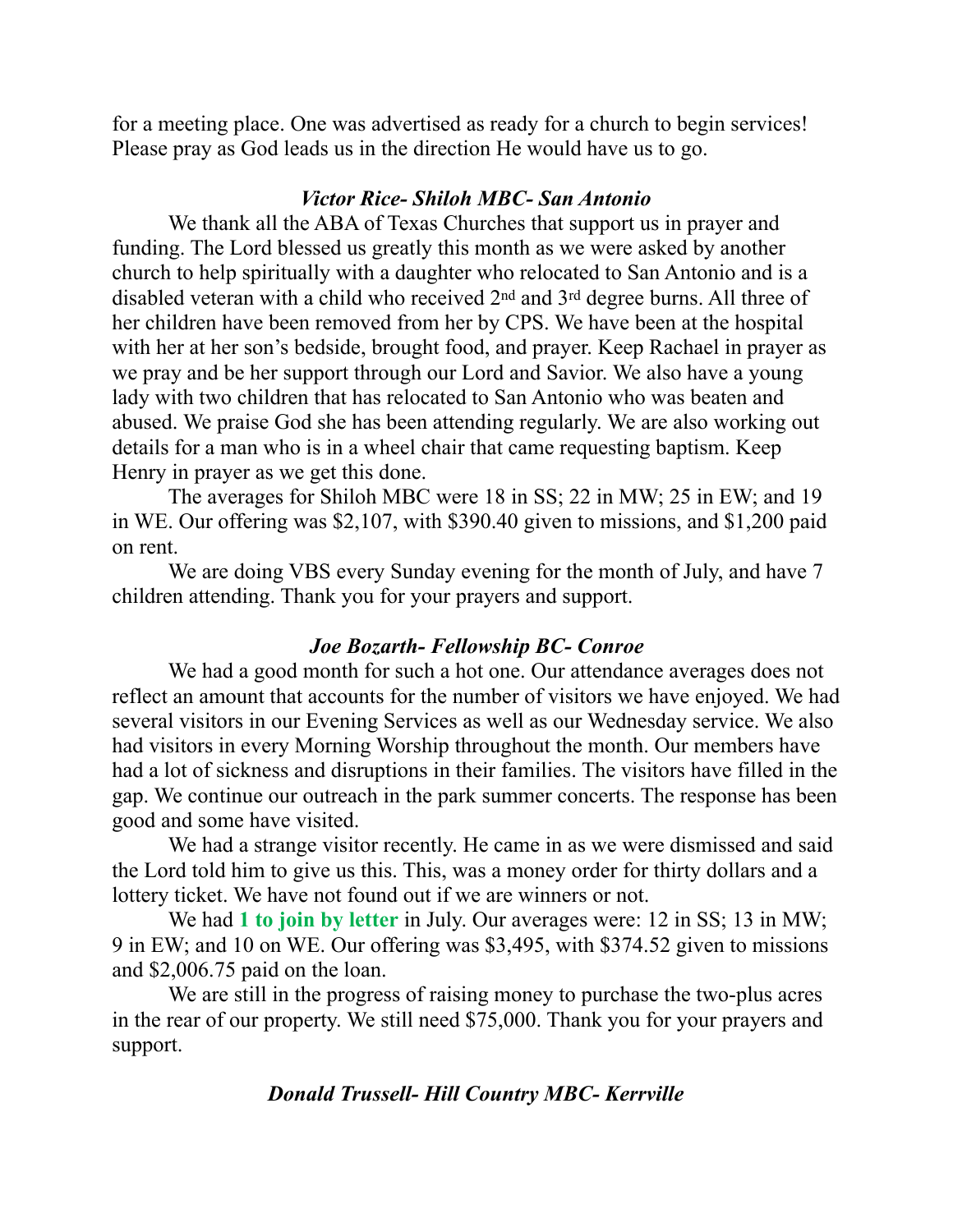We had several "divine appointments" in what I consider to be one of the busiest months we've had lately. We met 5 families and got to know 3 of them very well within the short time we've known them. Because of that, we had 7 first-time visitors this month and two visitors from last month who are still visiting.

 The averages for Hill Country MBC are 12 in SS; 12 in MW; 12 in EW; and 9 in outside Bible Studies. Our offering was \$1,093, with \$150 given to missions and \$300 paid on rent.

We had a family movie night in our home on the 9<sup>th</sup>, showing "The End of the Spear", with 10 in attendance. Most of the rest of the month was spent on VBS preparations, door-knocking, witnessing and inviting. We used over 125 fliers for our VBS invitations and covered an apartment complex, the mall, and 2 other neighborhoods. Special thanks to James and Stacey Shields, who came and helped us decorate and set up for VBS; their help was invaluable! We ended the month with a VBS kick-off party, where we got to know parents and pre-register children.

 Please pray for our neighbor, Tammy, who we have been trying to win to the Lord. She lost her son in a motorcycle accident on the 24<sup>th</sup> and she is really angry and struggling. Please pray that the Lord will use us in a mighty way in her life. Please also pray for souls to be saved during our VBS. God bless you all and thank you for your support.

## *David Smith- Lifeline BC- Mansfield*

*40 Days of Prayer:* Our 40 days of prayer campaign has ended and we thank God for many prayers answered. Those who participated saw God working in many ways. Several indicated a closer walk with the Lord. Several stated how our prayer campaign had stirred them to pray more and to trust God more in their lives. *Alice's prayer answered:* Her brother has just recently gotten saved. What a blessing! He lives in Corpus.

*New Guests:* We've had several new guests attending. One family of 4 came and indicated they may return. Others attended for the first time, as well.

*Britt Farley Joins:* Britt is a soul-winner and eager to serve the Lord. He joined with Lifeline 2 Sundays ago by letter. He has a heart for Muslims and we hope to make serious plans to begin this kind of outreach. We have another young man who also has a burden for Muslims, Bro. Stephen Davis. Pray for these two men as they may be the beginning of our Ministry to Muslims.

*Stat:* Lifeline had **1 to join by letter**. The averages for Lifeline BC is 16 in MW and 10 in small groups. Our offering was \$1,601, with \$300 given to missions, and \$650 paid on rent.

*Lifeline Pays Pastor:* Lifeline has been paying the pastor \$300 a month, plus \$150 for health insurance. Praise God for little steps. One step at a time and we will see Lifeline taking all of their church responsibilities as God provides.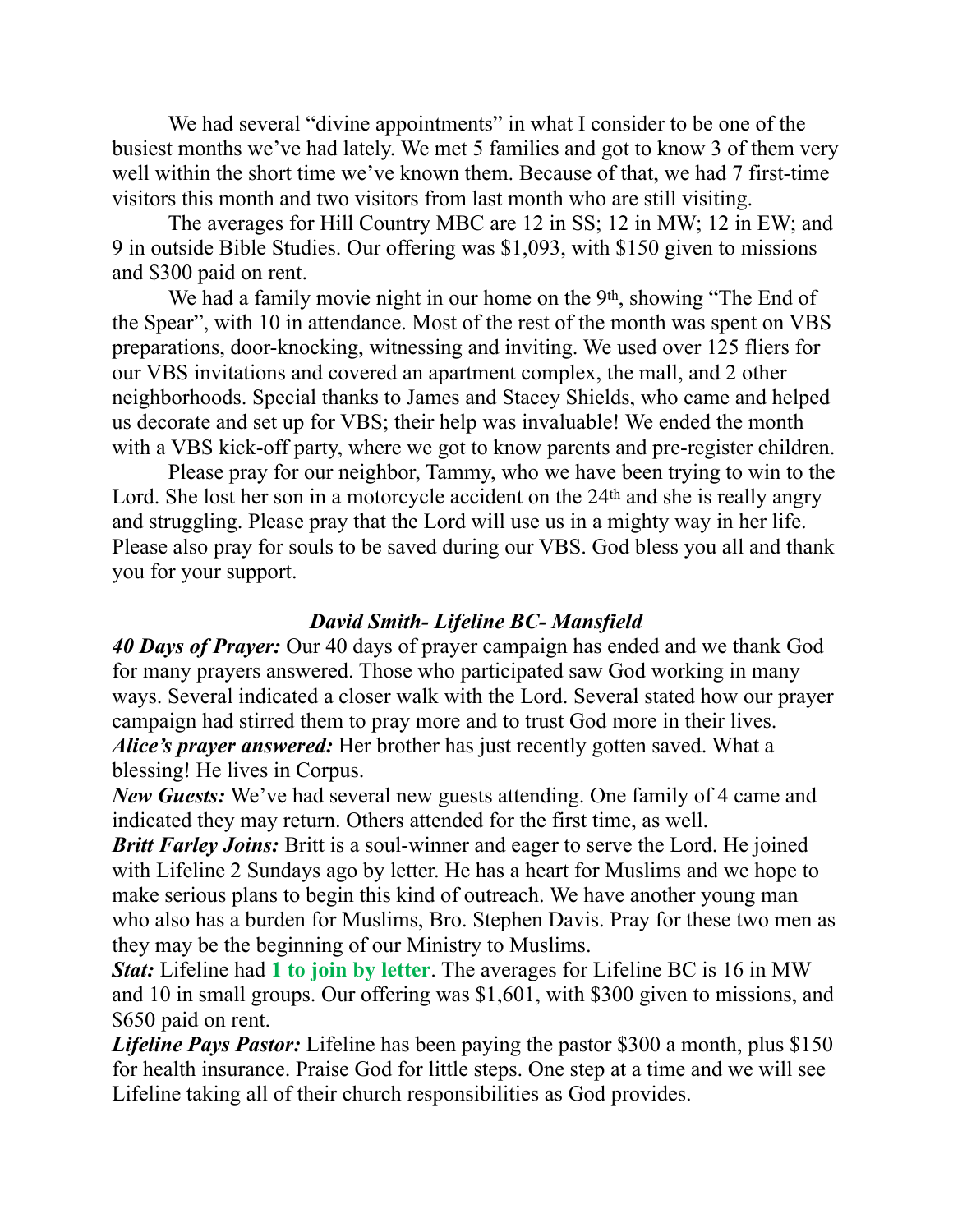*Pray For::* Pray for us as we make plans for outreach to Muslims very soon. We have met a former Muslim who has converted to Christ. His name is Zia. He will be mentoring Bro. Steven, Bro. Britt, and myself on Sunday afternoons. Zia has a great testimony. He originally helped the founding of the first mosque in Arlington.

# *Cory Page- Plant Texas- Austin*

 It is with bittersweet excitement that we officially announce that we are leaving the mission field of Austin, effective August 31st. The past five years has taught us more about ourselves, ministry, and the depth of our great God than we ever could have imagined.

 As we survey the ministry, there are bitter memories and sweet memories. The primary goal was to begin a church planting movement through our personal efforts. That was not accomplished. We praise God for the beginning of one church, Disciple Life Baptist. A secondary goal was to begin a movement towards Central Texas and the Austin Metro in the American Baptist Association. That has been accomplished. As we leave Austin, we leave behind multiple missionary families, with one other on the way. Every ABA missionary family in or coming to the Austin area is directly connected to our purposed efforts at publicity and vision casting among the churches of the ABA.

 God truly blessed us with the chance to share the gospel with countless numbers and shine the light of His great grace in a very dark place. We will always be affected by what we saw as God moved in the hearts of some that we thought could not be changed.

 We would like to express our deep appreciation to the churches of the MBA of Texas. The support has been much more than financial, but has been also through prayers and encouragement. Many have supported us completely from the beginning. To those, we give our thanks. Some supported us while apprehensively watching our methods. To those, we give our respect for the boldness to try new and different things to do this great and worthy work.

 God has done great things and will do great things because of the support of the churches of the MBA of Texas for the work in Austin. Thank you all and God bless.

# *Leland Acker- Life Point MBC- Early*

 July was a month of transition for Life Point, and for me personally. We have completed all phases of the building project with the exception of plumbing and flooring. As I type this report, a plumber is working on an estimate for our building.

 We hosted the Southwest Association Ladies Auxiliary Meeting and Mission Rally on July 14th. We were able to hold the meeting at the new building, despite